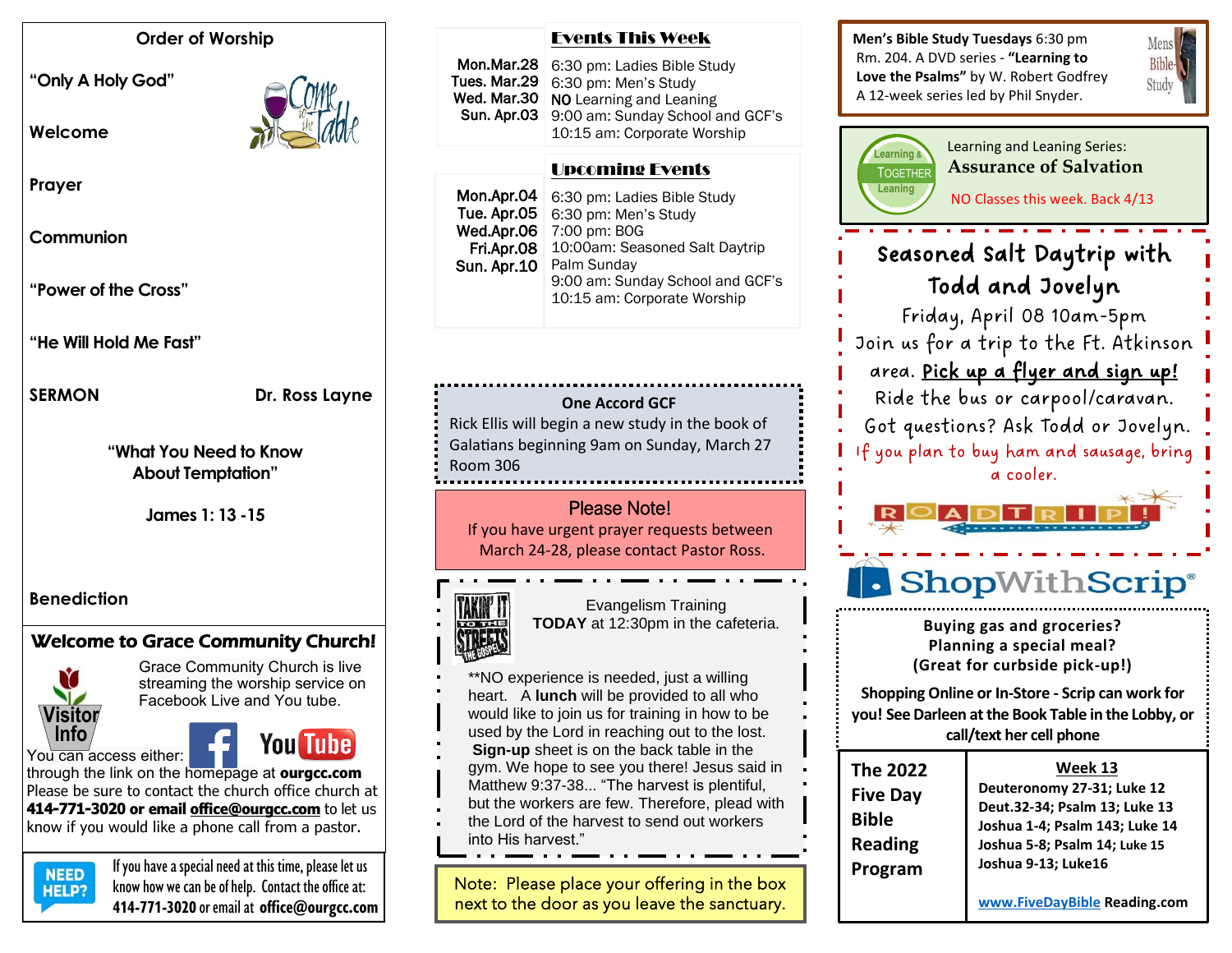#### ANNIVERSARIES

**Mar.29:** Doug & Marci Ferrell Dean & Brenda Mertins



#### **BIRTHDAYS**

**Mar.26:** Laurie Fugate, Kate Ivy **Mar.28:** Benedicto Martinez **Mar.29:** Caleb Hintz, Laurie Klafke **Apr.01:** Lori Reynolds **Apr.02:** David Neustifter **Apr.06:** Gerry Behrs, Jan Bergersen, Denise Ellis **Apr.07:** David Milhans

#### *Today I will pray for:*

#### **Our Church Family**

- **\* Alan M. -** healing
- **\* Kathleen C. –** Healing
- **\* Tim C-** Healing
- **\* David S –** Healing, regain strength
- **\* Ben S.** Healing
- **\* Rae Ann -** Healing
- **\* Roxanne L**  Strength
- **\* Benedicto M -** Healing
- **\* Angela T -** Healing
- **\* Linda G -** Slow progression of disease & symptoms
- \* **Mary H**  Healing
- **\* Kate G –** Healing
- **\* Andrew G -** Serving in the Army.
- **\* Strong marriages at GCC**
- **\* Church members & attendees without jobs**
- **\* Lost friends & family**

#### **Missionaries Serving Locally & Overseas:**

- \* **Tige and Renee Smith** Cambodia
- **\* SBC Gerson Reyes –** Mexico City, Mexico
- **\* Victor A - MERF** Cyprus, Egypt, & Middle East
- **\* Grace H, Tim T -** Philippines
- **\* Samuel M -** Romania
- **\* Eugeniusz T -** Poland Ukraine Relief
- **\* Nate Muse Family -** Australia
- **\* Regan & Mellie M Family**  South Africa
- **\* SBC Africa Representatives – Bayak; Radi I.,**
- **Prosper, Simon S.**
- **\* SBC Myanmar Representative - Henry L-**
- **\* SBC India Rep. - Kishore, Prasanna Kumar, Gumadi Ebenezer**
- **\* Jarrett, Joel, Jeff M., Phil. -** Grace to the Streets
- **\* Milwaukee Rescue Mission**





**Sunday Morning GCF & Sunday School Groups One Accord GCF -** Rm. 306 - Led by Rick Ellis **New Life GCF -** cafeteria – Led by Doug Ferrell– in Ephesians **Sunday School:**

**PreK-6years -** Rm 207 - Melissa Layne/ Karen Donohoo **7-12 years -**Library - Ariail Layne and helper

#### **Helpers for Today**

**Opening Prayer:** Randy Slak **Sunday School:** Rotating Schedule **Nursery:** Jodi Petty, Heather Holoubek, Evelyn Hintz **Children's Church:** L. Klafke, K. Jones, Joshua Hintz **Greeters:** Doug and Marci Ferrell, Cheryl Bishop, Angela Langer, Kim Ungemach

#### **Helpers for April 03**

 **Greeters:** Randy & Demetra Slak,Debbie Marquardt, **Opening Prayer:** Doug Ferrell **Sunday School:** Rotating Schedule **Nursery:** Melissa Piggott, Lisa Parsons, Tatum Lipski **Children's Church:** Anna Ehret, Danielle Menger Cheryl Bishop, Christine Schroeder, Marci Ferrell

## **Praise Team**

John Jaquez (leader), Tim & Suzanne Caldwell, Tim & Judi Kasun, Al Piggott, Melissa Piggott, Jeff & April Smith

## **Technical and Sound**

Jesse Ceron, Kurt Sonnenburg, Dean Mertins

## **GCC Giving**

**Last Week 2022: \$6,767.00 Last Week 2021: \$8,789.00 YTD 2022: \$68,589.61 YTD 2021: \$71,125.00**



#### **Invest In a Vision:**

Special offerings are given for the GCC building fund. To donate, write **Invest in A Vision** (IIAV) on memo line of your check.

**Last Week: \$120.00 Total Received: \$314,905.82 SCRIP: Total Profit for Jan.- Feb. 2022 - \$427.01 Total Profit for Jan. - Dec. 2021: \$3,280.42**



March 27th, 2022



SERMON:

# **"WHAT YOU NEED TO KNOW ABOUT TEMPTATION"**

Presented by:

Dr. Ross Layne

*"…each person is tempted" James 1:14*